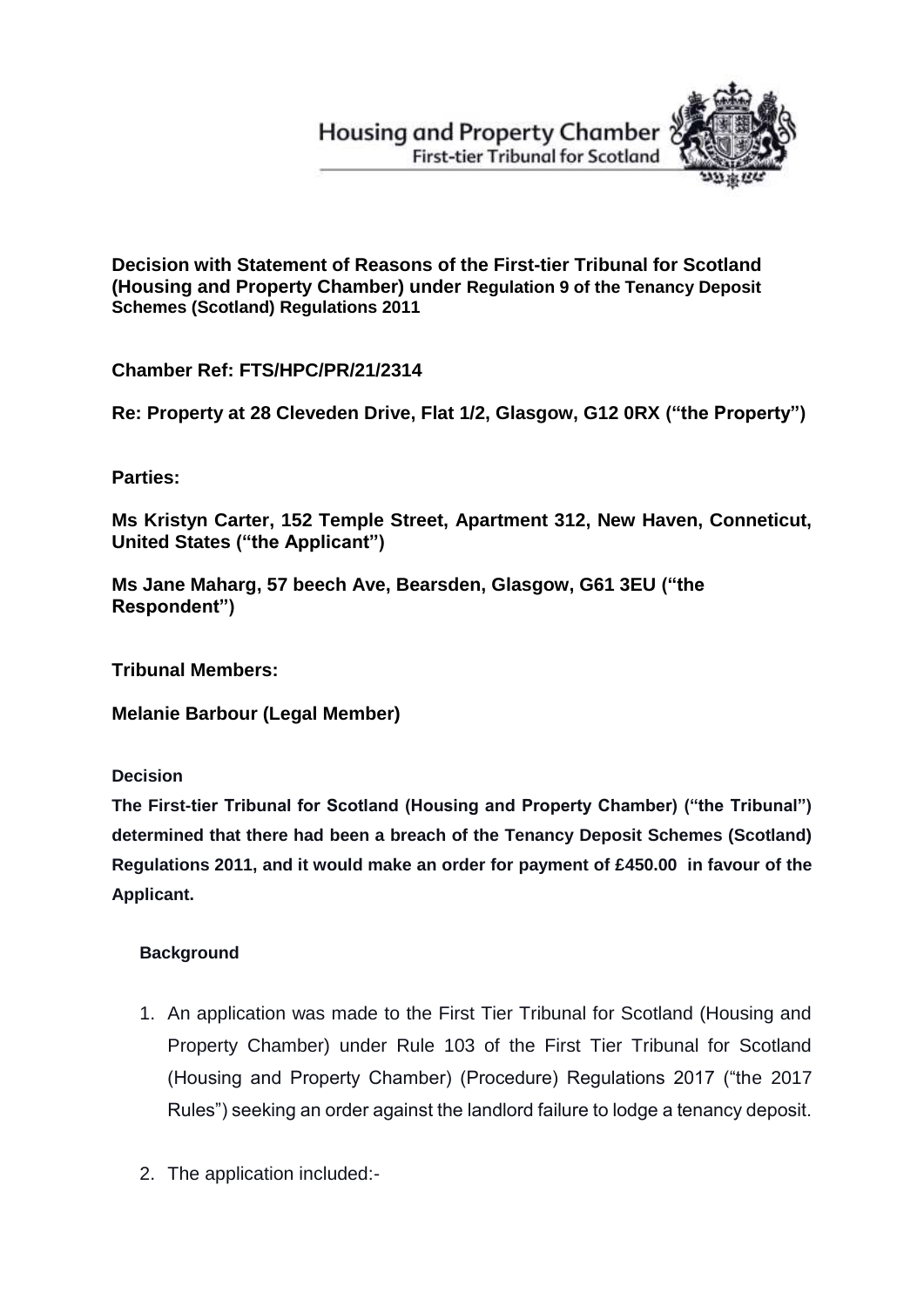- a. Tenancy agreement;
- b. Evidence of date of the end of the tenancy; and
- c. Evidence from Safe Deposits Scotland confirming when the deposit was protected.
- 3. Both parties appeared at the case management discussion.

## **The Discussion**

- 4. The applicant advised that she had moved into the property in August 2018. She paid the deposit when moving in. She planned to move out in August 2021. Shortly, after giving notice to the Respondent to end the tenancy, she received a response from the Respondent advising that she had forgotten to lodge the deposit; that she was sorry. She advised her that she was going through a divorce and her husband had not lodged the deposit. She confirmed that it was not her who had raised the question of the deposit, and the respondent who had contacted her a week after giving her notice to advise that she had forgotten to lodge it.
- 5. The applicant advised that the Respondent had then proceeded to lodge the deposit into an approved scheme.
- 6. When the Applicant moved out however the Respondent then sought to retain a substantial amount of the deposit for cleaning. The Applicant advised that there was no proof that she had done the things complained of and no proof therefore that the deposit should have been retained. The letting agents were Happy Lets and they did not have any evidence to prove the complaint against the Applicant. Further and in any event, she disputed the cleaning charges and the reasons for seeking to impose them and she did not consider that the Respondent was entitled to seek to try and recover the cleaning charges in terms of the tenancy agreement.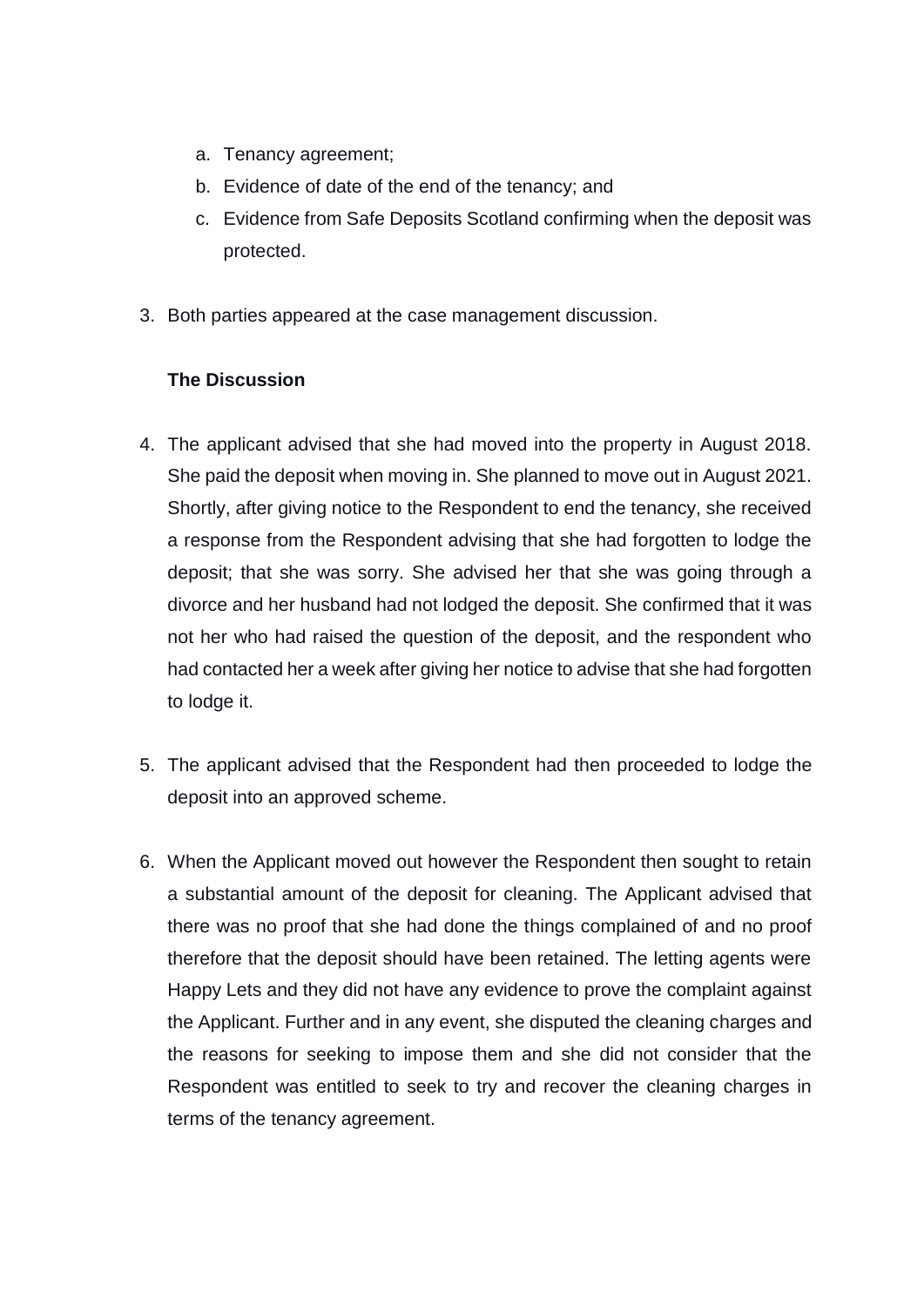- 7. She was an overseas student and was not aware of the legal position. She had received advice about tenancy deposits and discovered that deposits were supposed to be lodged with an approved scheme. The applicant was unhappy with the conduct of the respondent in seeking to deduct several hundred pounds from the deposit. The applicant sought advice from the staff at the tenancy deposit scheme and they had given her advice regarding the dispute over the retention of the deposit monies.
- 8. The respondent advised that in August 2018, at the start of the tenancy, her husband had been dealing with most of their money; she was now a party to acrimonious legal divorce proceedings with her husband. She advised that her husband had misused her money, including removing £50,000 from her account. She advised that she had trusted her husband, and he had abused that trust. He had also had access to her emails, and she had not, therefore, had records of what was happening with various of her financial and property matters. When she discovered that the deposit had not been lodged in an approved scheme she was horrified.
- 9. She was not disputing that the money had not been deposited into an approved scheme in accordance with the tenancy deposit regulations; and that it was not deposited for three years.
- 10.She advised that in terms of the deduction to the deposit, she had not been seeking to make any deduction for damages, the deductions were for cleaning. There had been a lot of bags of rubbish left at the flat and a lot of items left in the flat itself. She had been surprised at the amount of belongings which had been left at the flat. She advised that the deposit was £985. In terms of making any deduction to the deposit she had taken advice from the letting agents, Happy Lets about this. They had assessed the cost of removing the rubbish and cleaning the flat. she had taken their advice on this matter. The deductions proposed were to cover cleaning, window cleaning and removing rubbish. The letting agents had all of the receipts for the works which had been done. the letting agents had advised her that this was fair, however the Applicant had not been prepared to agree to these deductions.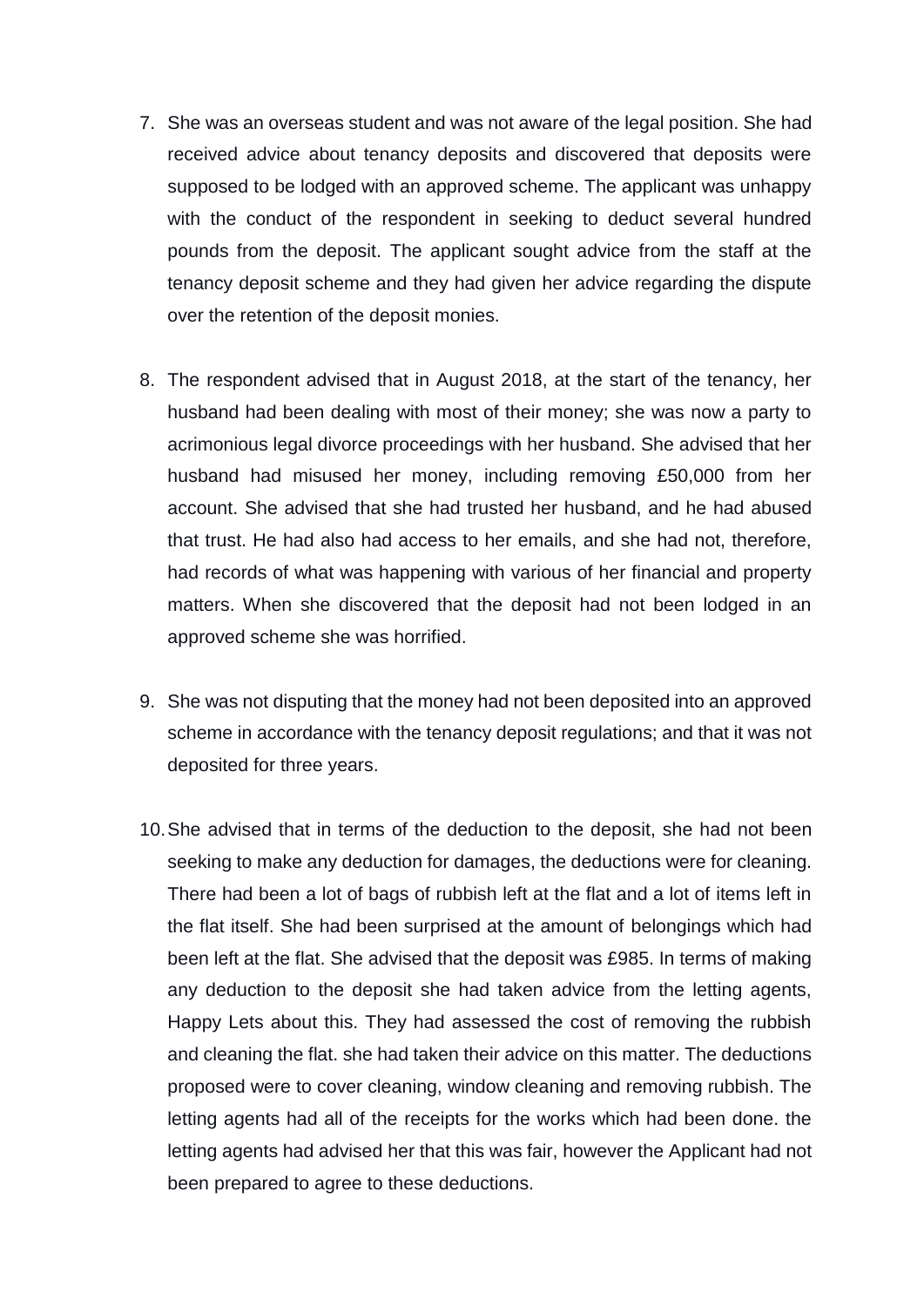- 11.The respondent advised that she was upset about what had happened with the deposit not being lodged and she apologised for this error.
- 12.The applicant did not dispute what the respondent submitted in terms of her husband's behaviour, however she pointed out that she was not in a party to what had happened and was not therefore able to know if this information was correct or not, albeit she confirmed that the respondent had been consistent in advising the applicant that there had been difficulties with her husband's conduct. She also considered that she was entitled to assume that as husband and wife, the couple would do things together. She considered that the respondent should have double-checked that the deposit had been paid. The applicant felt she was taken advantage of by the respondent. She had the right to expect that matters would be handled correctly by her landlord; however, the deposit had not been lodged and when her tenancy had come to an end the respondent had proposed to take a lot of it. She considered that regardless of whatever was happening in the landlord's personal life she had a right to expect that her money was handled correctly. She was sorry that the respondent was going through a difficult time, but she had trusted the respondent with her money.
- 13.She advised that the neighbours had told her that they would remove a lot of the rubbish for her, as she had been unable to get to the municipal dump with the rubbish. She did not consider that she was responsible for deep cleaning fees and considered at the end of a tenancy such cleaning costs were the responsibility of the landlord.
- 14.The respondent advised that she had been a landlord for around 15-20 years. She advised that this was the first time that this had ever happened to her. She had only one property. She confirmed that she was aware of the duty to lodge a deposit into an approved scheme. She would always find a tenant through a letting agent. Previously her letting agent had lodged the deposit for her. On this occasion her husband said it was something that he could do, this was the first time a deposit had not been lodged.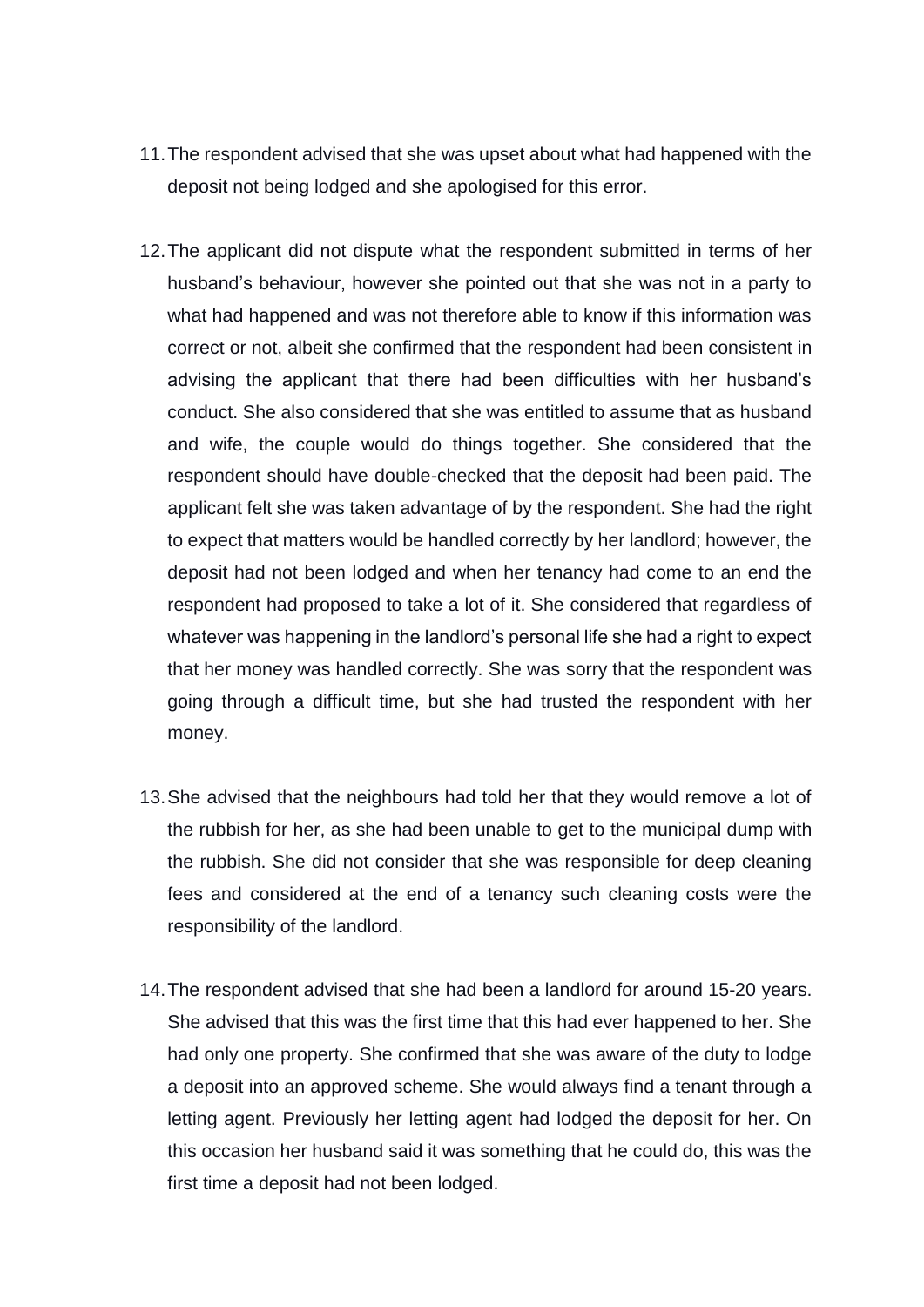- 15.She advised that the deposit had been paid back to the applicant. She advised that she had put the deposit into a scheme as soon as she had known it had not been lodged. The respondent advised that she had contacted Safe Deposit Scotland when the applicant had given her notice that she was leaving. This was when she discovered that the deposit had not been paid into the deposit scheme.
- 16.She accepted that she had been naïve and should have been on top of things and had not been. She advised that her husband had been hiding emails. She had thought that her husband had taken care of it. She advised that she had just gotten married in 2017, and there had been a family illness. This was her first marriage, at 53 years old. She had trusted him. He had told her that he would manage everything.
- 17.The applicant advised that her main concern was that the money was mishandled. She had been taken advantage of.

### **Findings in Fact and Law**

- 18.The Tribunal made the following findings in fact:
	- a. The Respondent was the landlord, and the Applicant was the tenant.
	- b. The tenancy commenced on 8 August 2018. It was a private residential tenancy.
	- c. The applicant paid a deposit of £985 to the respondent. It had been paid on around 8 August 2018.
	- d. The applicant had believed that her husband had transferred the deposit into an approved tenancy deposit scheme.
	- e. The deposit was not placed into an approved tenancy deposit scheme until 26 August 2021.
	- f. The tenancy ended on 31 August 2018.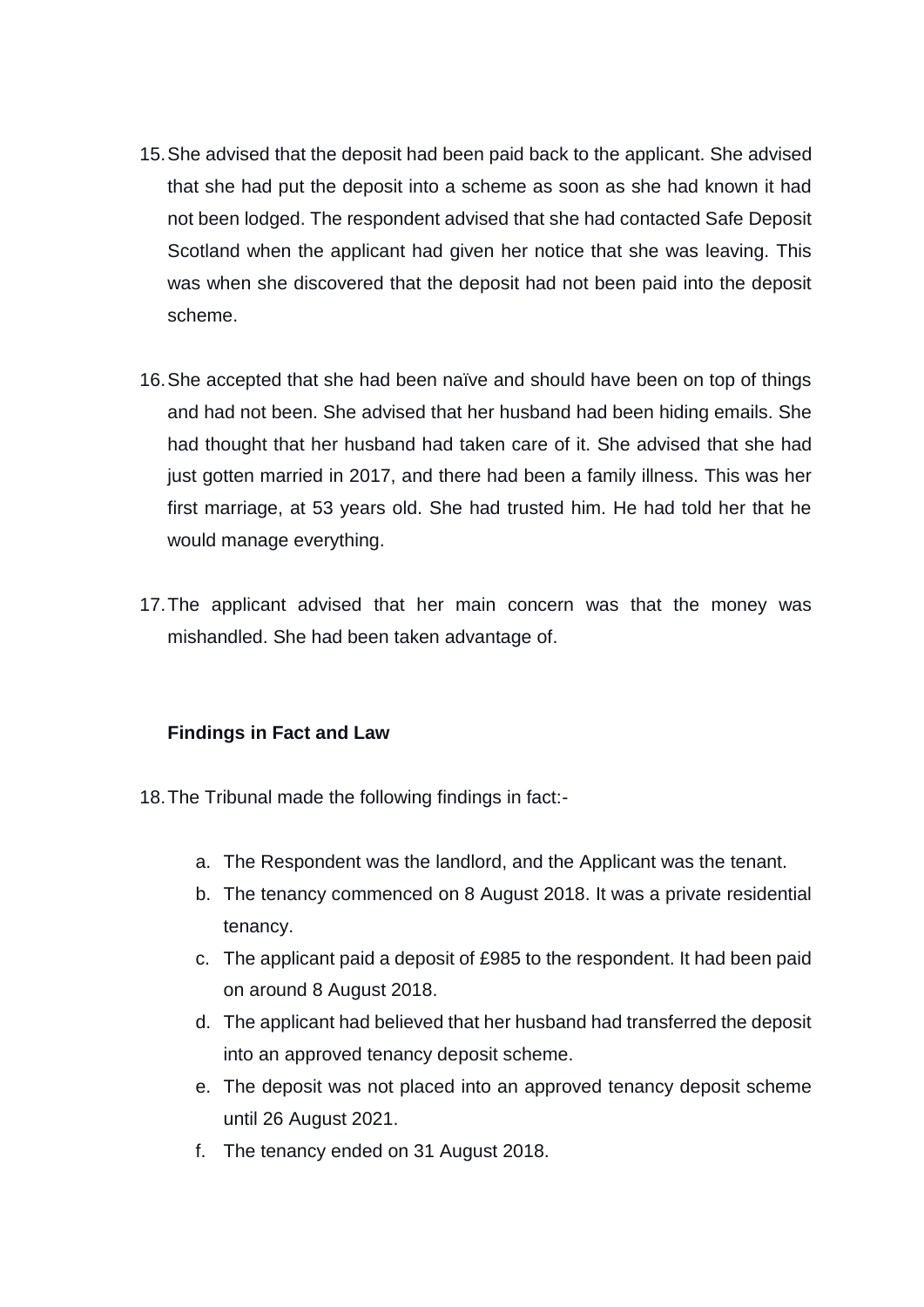- g. The application to the tribunal under rule 103 had been made on 23 September 2021.
- h. The respondent accepted that the money had not been deposited into an approved deposit scheme in accordance with the statutory regulations.

### 19.**Reasons for Decision**

20.The Tenancy Deposit Schemes (Scotland) Regulations 2011 set out a number of legal requirements in relation to the holding of deposits, and relevant to this case are the following regulations:-

#### *Duties in relation to tenancy deposits*

*3.— (1) A landlord who has received a tenancy deposit in connection with a relevant tenancy must, within 30 working days of the beginning of the tenancy— (a) pay the deposit to the scheme administrator of an approved scheme; and (b) provide the tenant with the information required under regulation 42.*

#### *Sanctions*

*9.— (1) A tenant who has paid a tenancy deposit may apply to the [ First-tier Tribunal ] 1 for an order under regulation 10 where the landlord did not comply with any duty in regulation 3 in respect of that tenancy deposit. (2) An application under paragraph (1) must be made […]2 no later than 3 months after the tenancy has ended.*

*If satisfied that the landlord did not comply with any duty in regulation 3 the [ First-tier Tribunal ] 1 — (a) must order the landlord to pay the tenant an amount not exceeding three times the amount of the tenancy deposit; and (b) may, as the [ First-tier Tribunal ] 1 considers appropriate in the circumstances of the application, order the landlord to— (i) pay the tenancy deposit to an approved scheme; or (ii) provide the tenant with the information required under regulation 42.*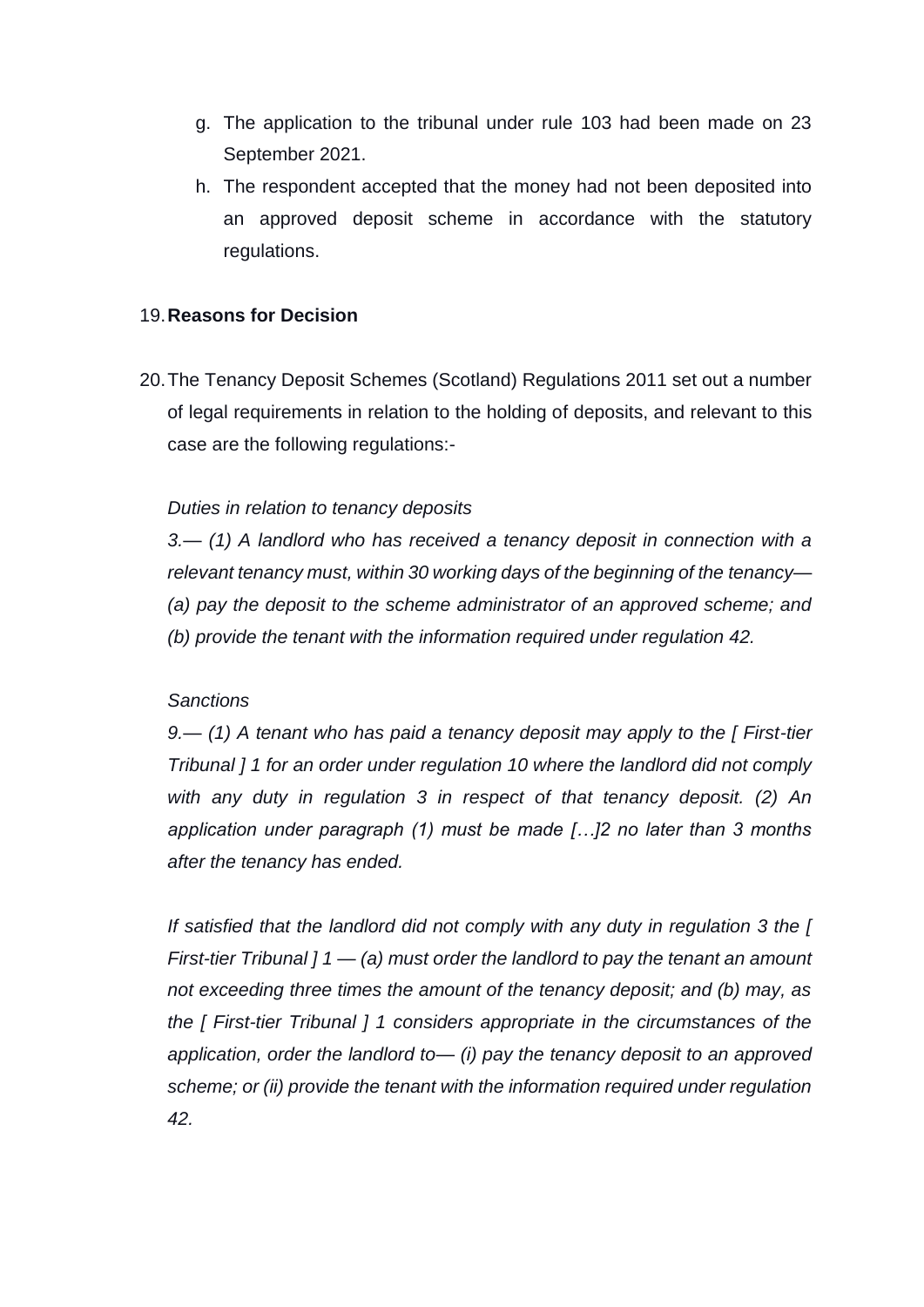- 21.The Respondent accepted that the deposit had not been paid into an approved scheme in accordance with the terms of the regulations. Therefore, the terms of regulation 10 are engaged, and the tribunal must order that the Respondent pay the Applicant an amount not exceeding three times the amount of their tenancy deposit. The amount to be paid requires to be determined according to the circumstances of the case, the more serious the breach of the regulations the greater the penalty.
- 22.In this case, I consider that a sum of £450 would be appropriate.
- 23.In considering what penalty to impose, I have had regard to the verbal and written submissions of both parties. I found both parties to be credible and reliable. This was a discussion and not a hearing on evidence and I consider that the parties agreed on a lot of matters, for the purposes of this application there were sufficient matters which the parties agreed about, and accordingly I considered that I am able to determine the matter.
- 24.At the outset the respondent was honest and admitted the breach, that the deposit had not been lodged in accordance with the regulations. The respondent stated that she accepted that she had been naïve in trusting her husband to put the deposit into an approved scheme. While I found the respondent to be honest in her explanation as to what had happened, she was nonetheless the landlord, and it was therefore her responsibility to ensure that the deposit was placed in an approved scheme. The deposit had been unsecured for 3 years. I consider that the applicant was entitled to be concerned about what had happened to her deposit during that period.
- 25.She advised that she had been a landlord for 15-20 years. She was aware of the regulations. Given this, it is also clear that the respondent was aware of her responsibility to ensure the safety of someone else's money; but she failed to do so. The applicant was an overseas student, and the size of the deposit was not an insubstantial amount. The applicant advised that she had felt vulnerable on discovering that the deposit had not been lodged; she considered she was entitled to expect that her deposit was safe. The purpose of the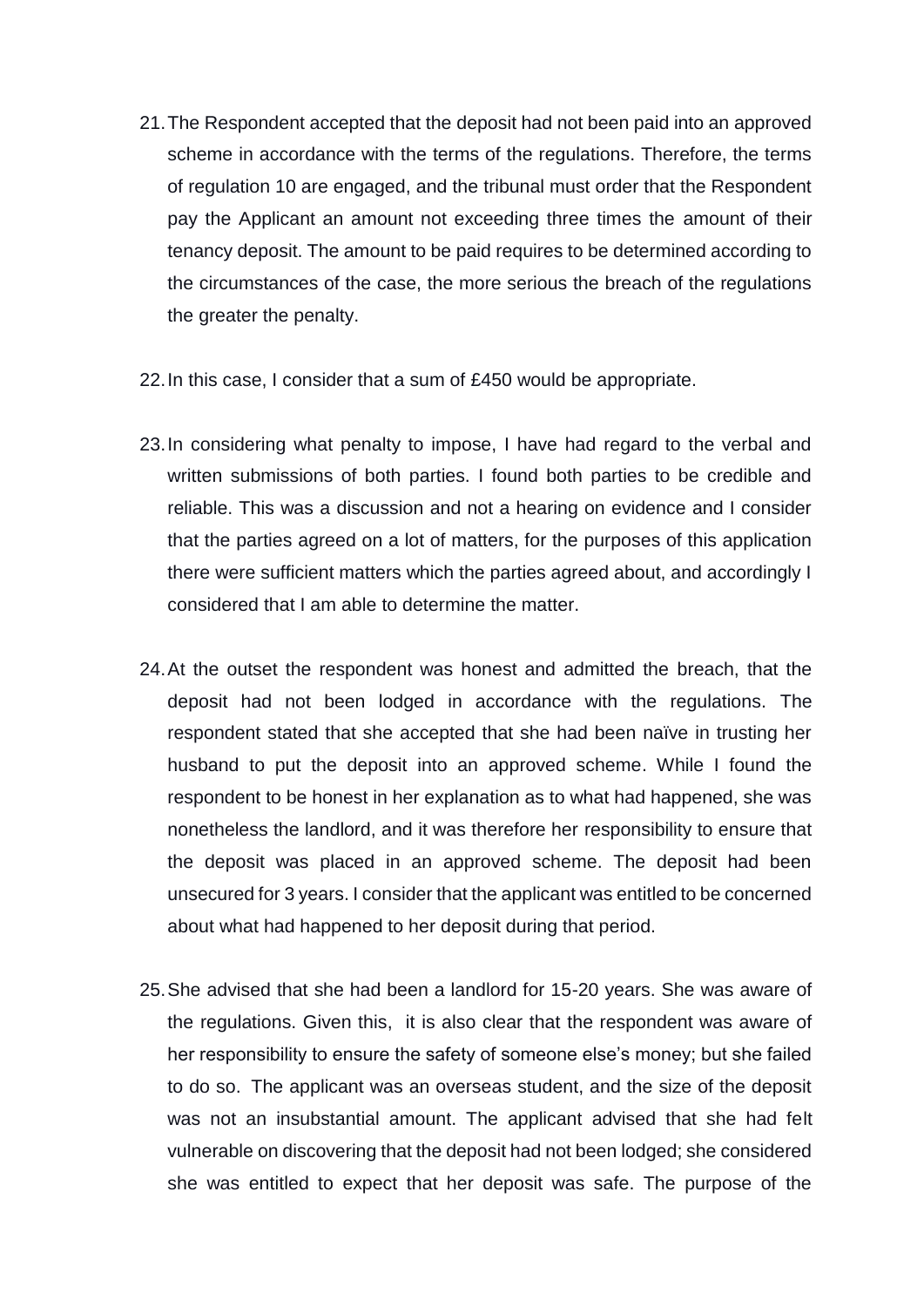regulations is to ensure that tenants can be confident that their deposit monies were safe and could only be used in a manner agreed by the parties; and this had not been the case here. I consider that these factors taken together lead me to conclude that the failure is not insignificant particularly, as the breach was for the majority of the duration of the tenancy.

- 26.That said, in mitigation for the respondent, I did believe that she had trusted her husband, and it had been her naivety rather than any disregard for the regulations that had led to the breach occurring. As she advised it was a very new marriage, and in my opinion, it was unreasonable for her to say that she believed that her husband would have acted honestly in this matter.
- 27.I also considered it relevant that the deposit was placed in an approved scheme before the tenancy came to an end; and further that it had been the respondent who had found out the deposit had not been lodged, had quickly contacted the applicant to advise her of this fact and then arranged to have it lodged, these actions give credibility to her position; they also lend credibility to her assertion that she did take the regulations seriously. She was honest in admitting the failure to the applicant and she appears to have rectified it quickly one she became aware of it.
- 28.I consider that if the respondent had not considered the regulations to be of some importance she would not have placed the monies into the scheme.
- 29.Further had she wished to retain the deposit monies, she could simply have not placed the monies into a scheme, particularly as she had been notified that the tenancy was coming to an end. The fact that she placed the money into an approved scheme and thereafter sought to make a claim through the approved scheme for costs she considered she was entitled to, was not in my opinion a factor against the respondent. The tenancy deposit regulations are there to allow for independent adjudication in the event of the parties being in dispute and in my opinion, her actions in ensuring that the money was in a scheme before she sought to deduct any of it, is another factor in mitigation for the respondent.